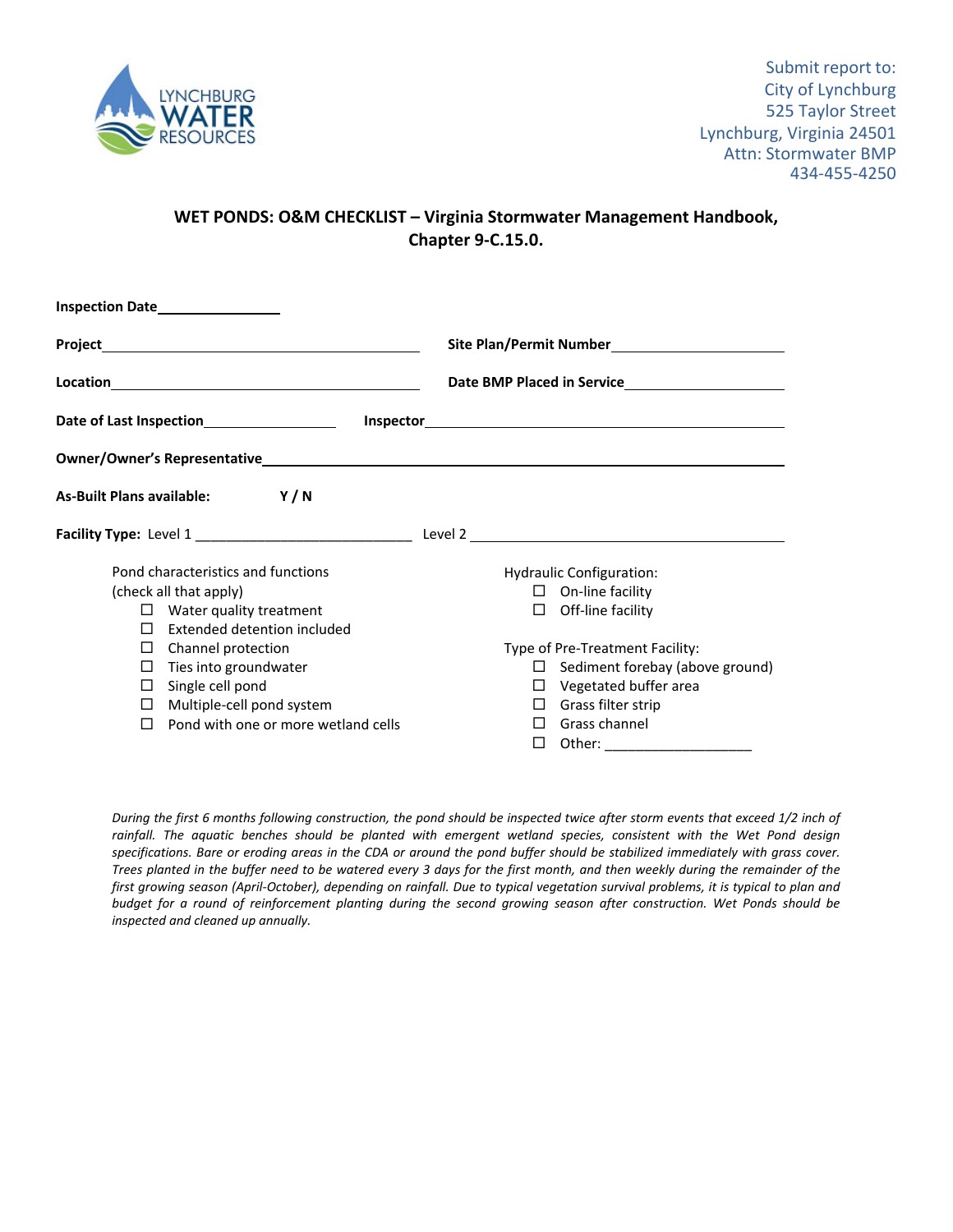| <b>Element of BMP</b> | <b>Potential Problem</b>                                                      | Y/N | <b>How to Fix Problem</b>                                                                                                                                                              | Who Will<br><b>Address</b><br>Problem | <b>Comments</b> |
|-----------------------|-------------------------------------------------------------------------------|-----|----------------------------------------------------------------------------------------------------------------------------------------------------------------------------------------|---------------------------------------|-----------------|
|                       | Adequate vegetation                                                           |     | Supplement as needed                                                                                                                                                                   | Owner                                 |                 |
| Contributing          | There is excessive trash<br>and debris                                        |     | Remove immediately.                                                                                                                                                                    | Owner or<br>professional              |                 |
| <b>Drainage Area</b>  | There is evidence of<br>erosion and/or bare or<br>exposed soil                |     | Stabilize immediately.                                                                                                                                                                 | Owner or<br>professional              |                 |
|                       | There are excessive<br>landscape waste and<br>yard clippings                  |     | Remove immediately and<br>recycle or compost                                                                                                                                           | Owner or<br>professional              |                 |
|                       | There is adequate<br>access to the pre-<br>treatment facility                 |     | Establish adequate access                                                                                                                                                              | Professional                          |                 |
| <b>Pre-Treatment</b>  | There is excessive trash<br>and debris                                        |     | Remove immediately.                                                                                                                                                                    | Owner or<br>professional              |                 |
|                       | There is evidence of<br>erosion and/or exposed<br>soil.                       |     | Immediately identify and<br>correct the cause of the<br>erosion and stabilize the<br>eroded or bare area.                                                                              | Owner or<br>professional              |                 |
|                       | Sediment deposits are<br>50% or more of forebay<br>capacity.                  |     | Dredge the sediment to<br>restore the design capacity;<br>sediment should be dredged<br>from forebays at least every<br>5-7 years, and earlier if<br>performance is being<br>affected. | Professional                          |                 |
|                       | The sediment marker is<br>not vertical.                                       |     | Adjust the sediment depth<br>marker to a vertical<br>alignment                                                                                                                         | Professional                          |                 |
|                       | There is evidence of<br>clogging                                              |     | Clear blockages of the riser or<br>orifice(s) and make other<br>adjustments needed to meet<br>the approved design<br>specifications                                                    | Professional                          |                 |
|                       | There is dead<br>vegetation                                                   |     | Revegetate, as needed                                                                                                                                                                  | Owner or<br>professional              |                 |
| Inlet                 | The inlet provides a<br>stable conveyance into<br>the pond                    |     | Stabilize immediately, as<br>needed, and clear blockages.                                                                                                                              | Owner or<br>professional              |                 |
|                       | There is excessive trash,<br>debris, or sediment.                             |     | Remove immediately                                                                                                                                                                     | Owner or<br>professional              |                 |
|                       | There is evidence of<br>erosion/undercutting at<br>or around the inlet        |     | Repair erosion damage and<br>restabilize                                                                                                                                               | Owner or<br>professional              |                 |
|                       | There is cracking,<br>bulging, erosion or<br>sloughing of the forebay<br>dam. |     | Repair and restabilize<br>immediately.                                                                                                                                                 | Professional                          |                 |
|                       | There is woody growth<br>on the forebay dam.                                  |     | Remove within 2 weeks of<br>discovery.                                                                                                                                                 | Professional                          |                 |
|                       | There is evidence of<br>nuisance animals.                                     |     | Animal burrows must be<br>backfilled and compacted.<br>Burrowing animals should be<br>humanely removed from the<br>area.                                                               | Professional                          |                 |
|                       | There is more than 1<br>inch of settlement.                                   |     | Add fill material and compact<br>the soil to the design grade                                                                                                                          | Owner or<br>Professional              |                 |
|                       | The inlet alignment is<br>incorrect.                                          |     | Correct immediately.                                                                                                                                                                   | Owner or<br>Professional              |                 |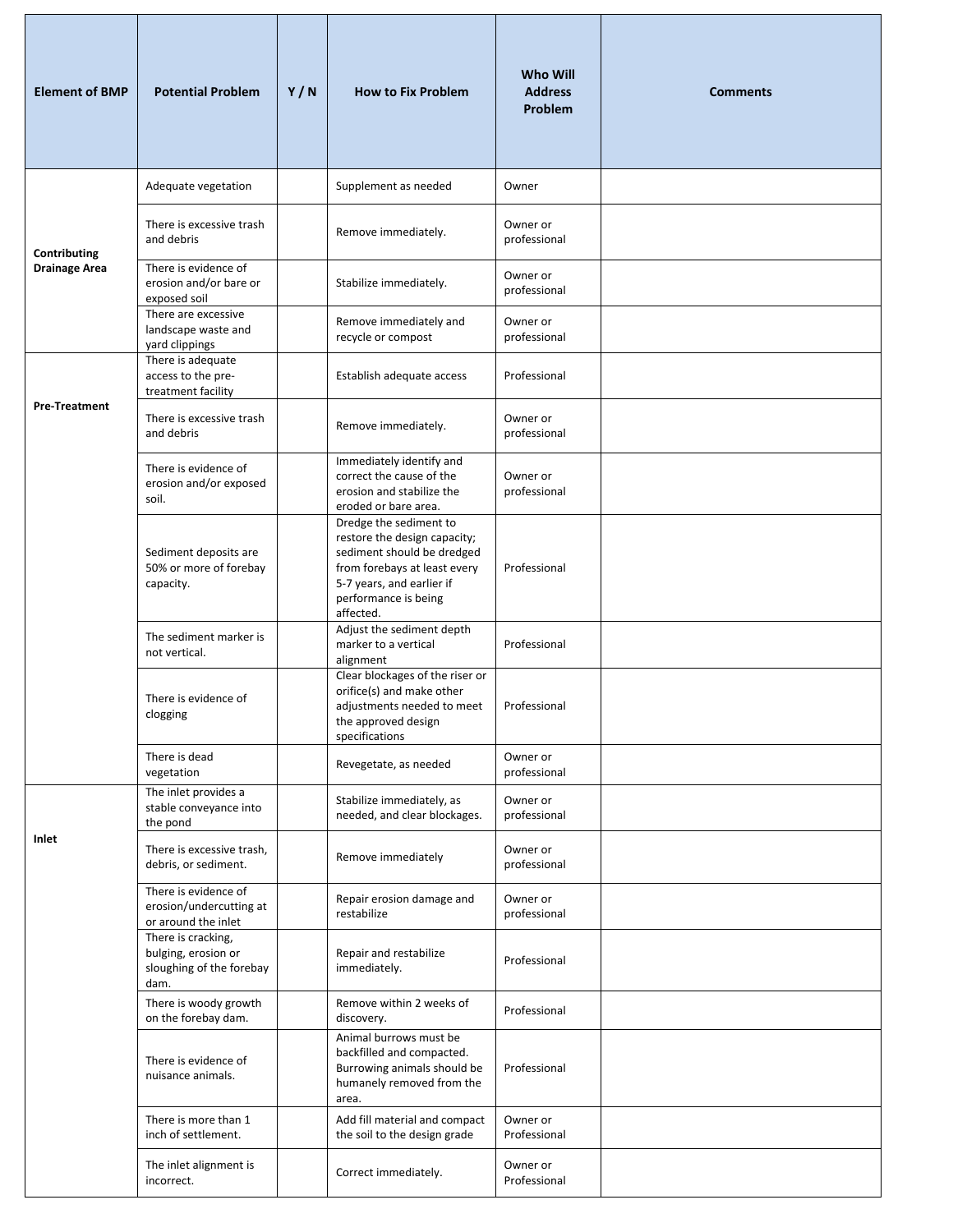| <b>Element of BMP</b>                                          | <b>Potential Problem</b>                                                                                                    | Y/N | <b>How to Fix Problem</b>                                                                                                                     | Who Will<br><b>Address</b><br>Problem    | <b>Comments</b> |
|----------------------------------------------------------------|-----------------------------------------------------------------------------------------------------------------------------|-----|-----------------------------------------------------------------------------------------------------------------------------------------------|------------------------------------------|-----------------|
| Vegetation                                                     | Plant composition is<br>consistent with the<br>approved plans                                                               |     | Determine if existing plant<br>materials are consistent with<br>the general Wet Pond design<br>criteria, and replace<br>inconsistent species. | Professional                             |                 |
|                                                                | Invasive species are<br>present.                                                                                            |     | Remove invasive species<br>immediately and replace<br>vegetation as needed.                                                                   | Professional                             |                 |
|                                                                | Trees planted in the<br>buffer and on wetland<br>islands and peninsulas<br>need watering during<br>the first growing season |     | Consider watering every 3<br>days for first month, and then<br>weekly during first year (April<br>- October), depending on<br>rainfall.       | Owner or<br>professional                 |                 |
|                                                                | Grass around the facility<br>is overgrown                                                                                   |     | Mow (at least twice a year) to<br>a height of 4"-9" high and<br>remove grass clippings                                                        | Owner or<br>professional                 |                 |
|                                                                | Vegetation is dead or<br>reinforcement planting<br>is needed.                                                               |     | Remove and replace dead or<br>dying vegetation.                                                                                               | Professional                             |                 |
|                                                                | There is excessive trash<br>and/or debris.                                                                                  |     | Remove immediately                                                                                                                            | Owner or                                 |                 |
| <b>Permanent Pool</b><br>and Side Slopes                       | There is evidence of<br>sparse vegetative cover,<br>erosion or slumping<br>side slopes.                                     |     | Repair and stabilize physical<br>damage, and reseed or plant<br>additional vegetation.                                                        | professional<br>Owner or<br>professional |                 |
|                                                                | There is evidence of<br>nuisance animals.                                                                                   |     | Animal burrows must be<br>backfilled and compacted.<br>Remove burrowing animals<br>humanely from the area.                                    |                                          |                 |
|                                                                | There is significant<br>sediment accumulation.                                                                              |     | Conduct a bathymetric study<br>to determine the impact to<br>design volumes, and dredge if<br>necessary.                                      | Professional                             |                 |
|                                                                | There is adequate<br>access to the riser for<br>maintenance.                                                                |     | Establish adequate access                                                                                                                     | Professional                             |                 |
| Riser/Principle<br>Spillway and Low-<br><b>Flow Orifice(s)</b> | Pieces of the riser are<br>deteriorating,<br>misaligned, broken or<br>missing.                                              |     | Repair immediately.                                                                                                                           | Professional                             |                 |
|                                                                | Adjustable control<br>valves are accessible<br>and operational.                                                             |     | Repair, as needed.                                                                                                                            | Professional                             |                 |
|                                                                | Reverse-slope pipes and<br>flashboard risers are in<br>good condition.                                                      |     | Repair, as needed.                                                                                                                            | Professional                             |                 |
|                                                                | There is evidence of<br>clogging                                                                                            |     | Clear blockages of the riser or<br>orifice(s) and make other<br>adjustments needed to meet<br>the approved design specs.                      | Professional                             |                 |
|                                                                | Seepage into conduit                                                                                                        |     | Seal the conduit                                                                                                                              | Professional                             |                 |
|                                                                | There is excessive trash,<br>debris, or other<br>obstructions in the<br>trash rack.                                         |     | Remove immediately.                                                                                                                           | Owner or<br>professional                 |                 |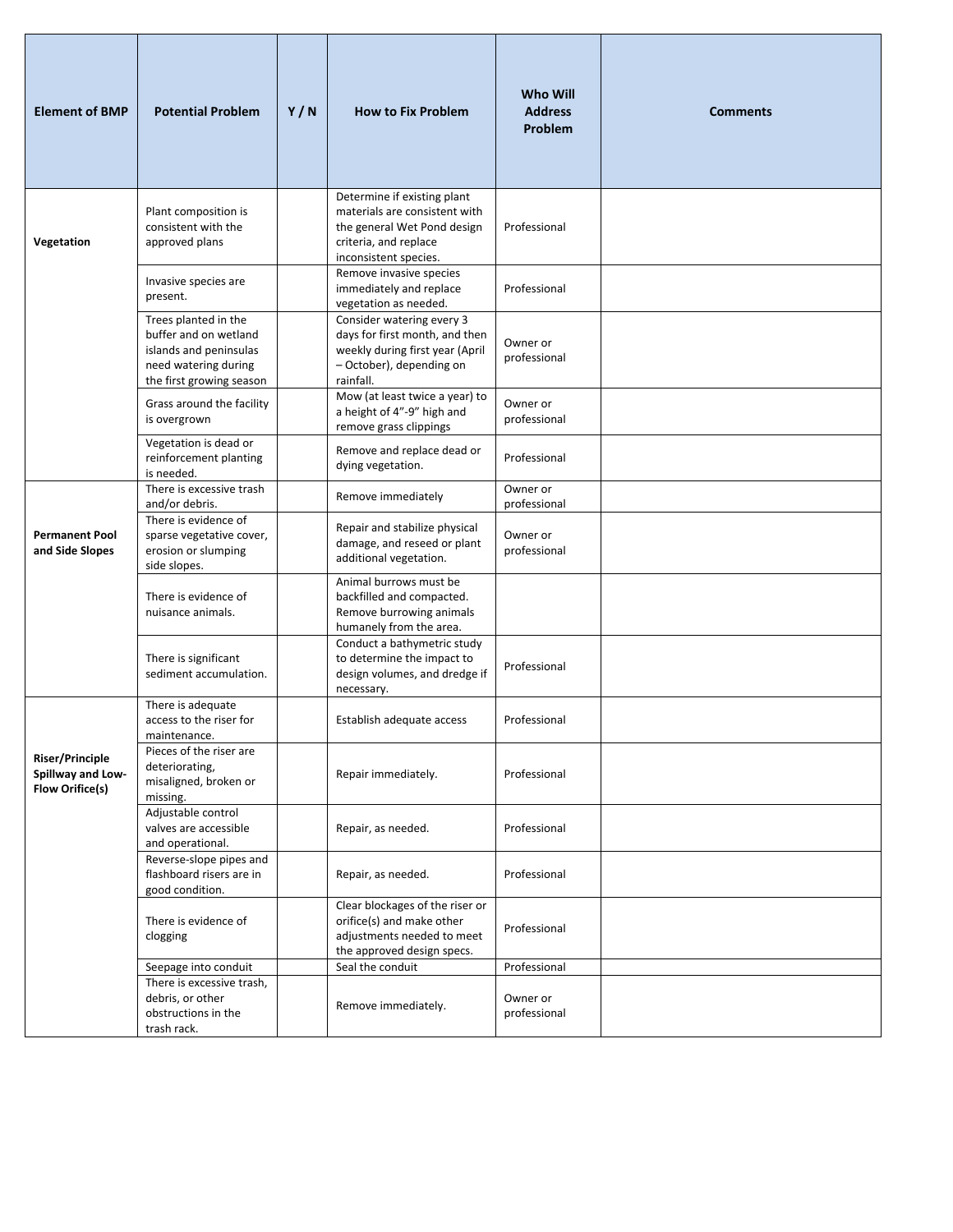| <b>Element of BMP</b>                             | <b>Potential Problem</b>                                                                                                                                | Y/N | <b>How to Fix Problem</b>                                                                                                                                     | <b>Who Will</b><br><b>Address</b><br>Problem | <b>Comments</b> |
|---------------------------------------------------|---------------------------------------------------------------------------------------------------------------------------------------------------------|-----|---------------------------------------------------------------------------------------------------------------------------------------------------------------|----------------------------------------------|-----------------|
| Dam/<br><b>Embankment and</b><br><b>Abutments</b> | There is sparse veg.<br>cover, settlement,<br>cracking, bulging,<br>misalignment, erosion<br>rills deeper than 2<br>inches, or sloughing of<br>the dam. |     | Repair and restabilize<br>immediately, especially<br>after major storms.                                                                                      | Professional                                 |                 |
|                                                   | There are soft spots,<br>seepage, boggy areas or<br>sinkholes present.                                                                                  |     | Reinforce, fill and<br>stabilize immediately.                                                                                                                 |                                              |                 |
|                                                   | There is evidence of<br>nuisance animals.                                                                                                               |     | Animal burrows must be<br>backfilled and<br>compacted. Burrowing<br>animals should be<br>humanely removed frm<br>area.                                        |                                              |                 |
|                                                   | There is woody<br>vegetation on the<br>embankment.                                                                                                      |     | Removal of woody<br>species near or on the<br>embankment and<br>maintenance access areas<br>should be done when<br>discovered, but at least<br>every 2 years. |                                              |                 |
| Overflow/<br>Emergency<br>Spillway                | There is woody growth<br>on the spillway.                                                                                                               |     | Removal of woody<br>species near or on the<br>emergency spillway<br>should be done when<br>discovered, but at least<br>every 2 years.                         | Owner or<br>professional                     |                 |
|                                                   | There is excessive trash,<br>debris, or other<br>obstructions.                                                                                          |     | Remove immediately.                                                                                                                                           | Owner or<br>professional                     |                 |
|                                                   | There is evidence of<br>erosion/backcutting<br>There are soft spots,                                                                                    |     | Repair erosion damage<br>and reseed<br>Reinforce, fill and                                                                                                    | Owner or<br>professional<br>Owner or         |                 |
|                                                   | seepage or sinkholes.<br>Only one layer of stone<br>armoring exists above<br>the native soil.                                                           |     | stabilize immediately.<br>Reinforce rip-rap or other<br>armoring materials.                                                                                   | professional<br>Professional                 |                 |
| Outlet                                            | The outlet provides a<br>stable conveyance from<br>the pond.<br>There is woody growth                                                                   |     | Stabilize immediately, as<br>needed, and clear<br>blockages.<br>Prune vegetation back to                                                                      | Owner or<br>professional<br>Owner or         |                 |
|                                                   | within 5 feet of the<br>outlet pipe barrel.<br>There is excessive trash,<br>debris, or other                                                            |     | leave a clear discharge<br>area.                                                                                                                              | Professional<br>Owner or                     |                 |
|                                                   | obstructions.<br>There are excessive<br>sediment deposits at                                                                                            |     | Remove immediately.<br>Remove sediment.                                                                                                                       | professional<br>Professional                 |                 |
|                                                   | the outlet.<br>Discharge is causing<br>undercutting, erosion or<br>displaced rip-rap at or<br>around the outlet.                                        |     | Repair, reinforce or<br>replace rip rap as needed,<br>and restabilize.                                                                                        | Professional                                 |                 |
|                                                   | Access to the facility or<br>its components is<br>adequate.                                                                                             |     | Establish adequate<br>access. Remove woody<br>vegetation and debris                                                                                           | Professional                                 |                 |